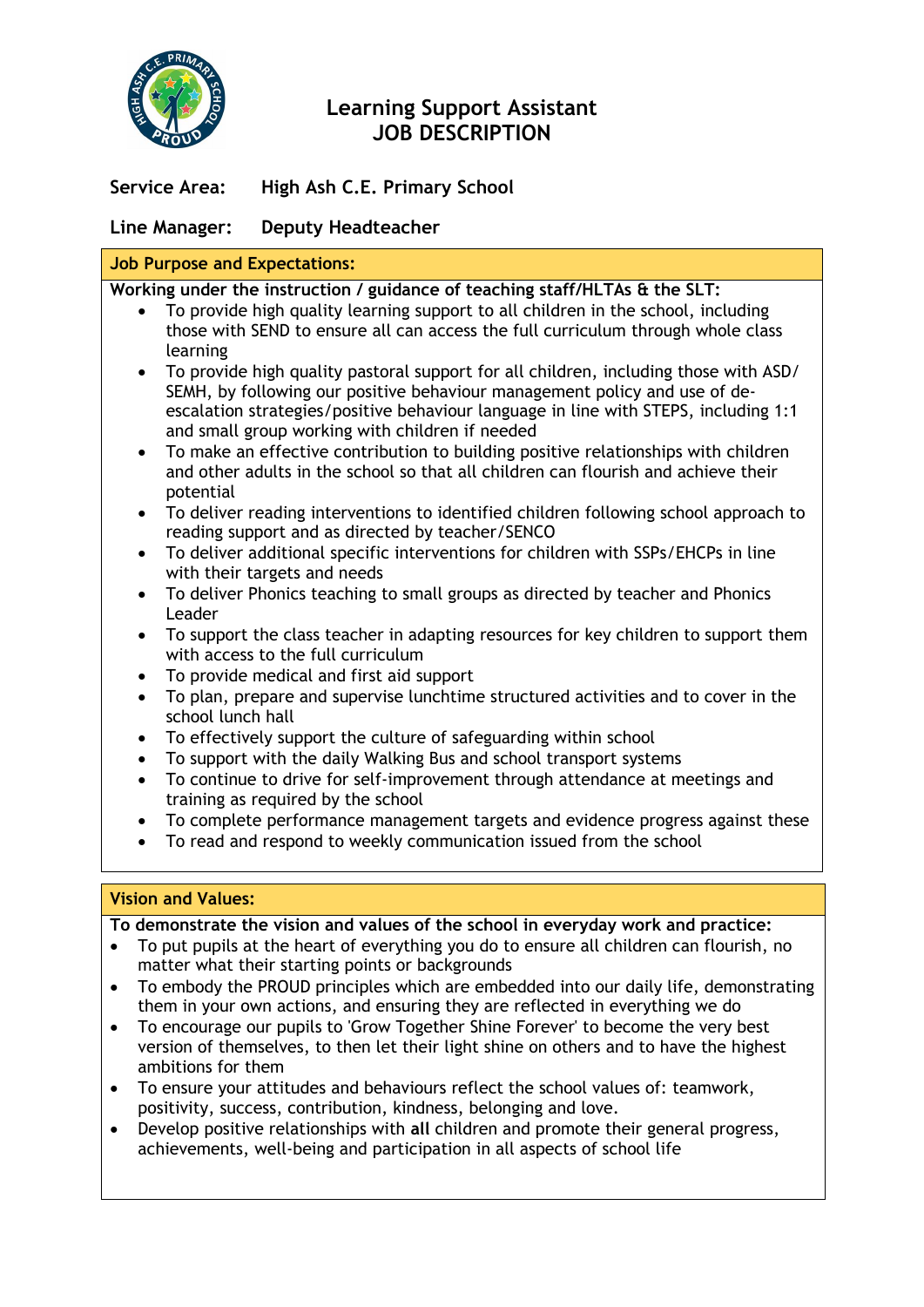**Duties include:**

#### **Support for Pupils**

*The expectation is that the majority of support for children will take place in class, supporting children access the curriculum that is delivered to the whole class by the class teacher, or in small groups.*

*It is not our school policy to withdraw children for interventions that result in them missing access to our full curriculum. Only reading interventions and SSP or EHCP interventions should be completed out of class for short time periods and at differing times of the day/week. Small groups can be withdrawn during main lessons to work elsewhere in school, yet under the direction of the class teacher/HLTA and within a main lesson (e.g. there should not be an intervention for English during a Maths lesson or History lesson for example)*

*The main focus for the role is to support pupils and that this should be how the majority of time is spent.* 

- Support pupils' **educational** development (under the delegated direction and guidance of the class teacher) by contributing effectively to learning activities. Support may include:
	- $\circ$  Develop an understanding of the needs and targets of supported pupils by ensuring have read and understood their SSPs/EHCPs
	- $\circ$  Assist with the development of individual pupil support plans
	- o Lead targeted individual or group interventions and directly support pupils who are working on certain programmes (e.g. Nessy)
	- o Motivating and encouraging the pupil through positive language in line with STEPS training
	- $\circ$  Building on pupil strengths and improving areas of weakness and gaps in learning
	- $\circ$  Clarifying teacher instructions and expectations for pupils who you are working with in the lesson and/or in groups/1:1
	- o Taking an active role in main input of the lesson
	- o Simplifying tasks if required for pupils
	- $\circ$  Ensuring all PPM children have a reading book appropriate to their ability and in agreement with the teacher
	- o Support lowest 20% of readers within year group in line with our reading approach for interventions (read to, read with, explain Star Words) to develop fluency and comprehension skills
	- o Helping pupils to stay on task and complete their work
	- o Encourage and support pupils to achieve the agreed targets
	- $\circ$  Assist and encourage pupils by helping them to identify and access appropriate resources and facilities
	- o Use ICT to advance pupils' learning as required
	- $\circ$  Use strategies, in liaison with the teacher, to support pupils to achieve learning goals
	- $\circ$  Assist with the planning of learning activities
	- $\circ$  Monitor pupils' responses to learning activities. Provide detailed and regular feedback to teachers on pupils' achievement, progress, problems etc.
- Support pupils' **social** development (under the delegated direction and guidance of the class teacher) by contributing effectively to behaviour management
	- o Promote the inclusion and acceptance of all pupils
	- o Support through praise and reward praise in public and discipline in private
	- o Encourage pupils to interact with others and engage in activities led by the teacher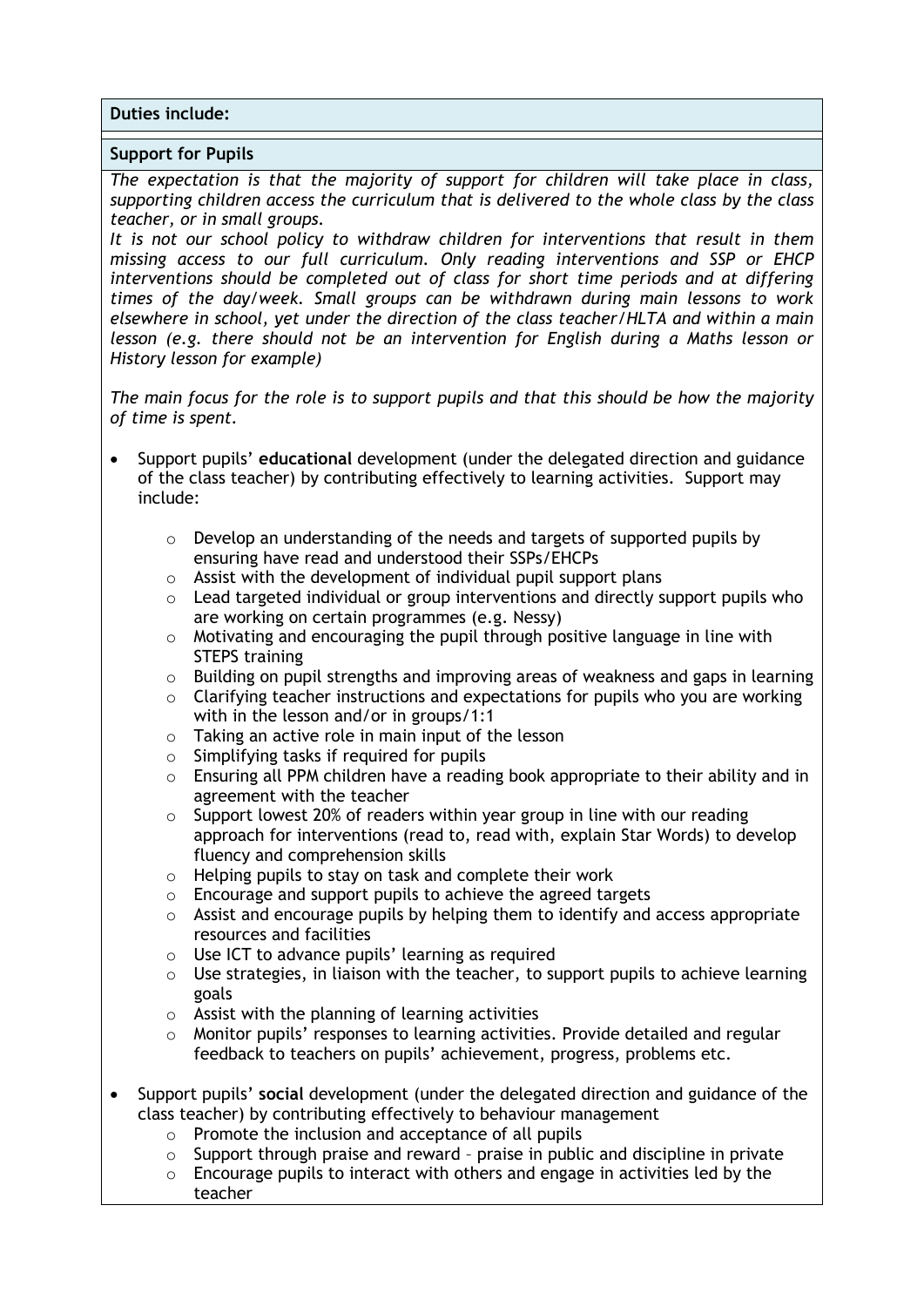- $\circ$  Establish supportive, constructive relationships with pupils and interact with them according to individual needs and with compassion and care
- $\circ$  Help pupils to develop good relationships with staff and other pupils
- $\circ$  Support students with emotional problems, helping them to develop their social skills through social group/nurture group work
- o Set challenging and demanding expectations and promote self-esteem and independence
- o Use a variety of techniques aimed at enhancing pupils' self-esteem, managing their behaviour, and improving relationships with peers in line with STEPS training
- o Help pupils to develop personal organisation
- o Communicate effectively with teachers and SLT to overcome difficulties that pupils are experiencing, and collaborate with them to agree strategies for improvement
- o Establish constructive relationships with parents/carers
- Provide **behaviour** support for pupils to ensure that the school is calm and purposeful at all times through following STEPS training
	- o Encourage children to interact and work cooperatively with others
	- $\circ$  Demonstrate, promote and encourage the positive values, attitudes and good behaviour expected from all pupils at High Ash School
	- o Follow the 'Remember at High Ash we…'
	- $\circ$  Follow the principles of 'catch them being good' and praise in public, discipline in private
	- o Use positive behaviour language
	- o Follow scripts as agreed
	- $\circ$  Assist the teachers/SLT in identifying needs and solutions for challenging behaviours including Roots and Fruits and use of behaviour tracker as per STEPS
	- $\circ$  Assist with the development and implementation of individual pupil behaviour plans
	- $\circ$  Promote good pupil behaviour, dealing promptly and fairly and without bias conflict and incidents in line with established policy and encourage pupils to take responsibility for their own behaviour
	- $\circ$  Work with pupils individually, as part of a group or as part of the whole class, to develop strategies aimed at achieving behavioural change, ensuring appropriate targets (as set by the SLT) are met
	- o Recognise and respond effectively to equal opportunities issues as they arise, including challenging stereotyped views and challenging bullying or harassment, following relevant policies and procedures.
	- $\circ$  Maintain a positive approach to behaviour management, supporting the school's policies including those of attendance, uniform and behaviour.
- Provide assistance for pupils (where required) during internal and public examinations through reading and transcribing
- Appreciate, work with and support the role of other professionals such as speech therapists and occupational therapists, as necessary

# **Support for Teachers**

- Help to maintain a well organised, tidy, pupil friendly, interactive and supportive learning environment
- Cover a class for a short period of time if a teacher is absent or temporarily unavailable (e.g. for planned PPA time) – but under the supervision of a qualified teacher on site
- Administer routine tests and invigilate exams
- Undertake routine marking of pupils' work (under the delegated direction of the class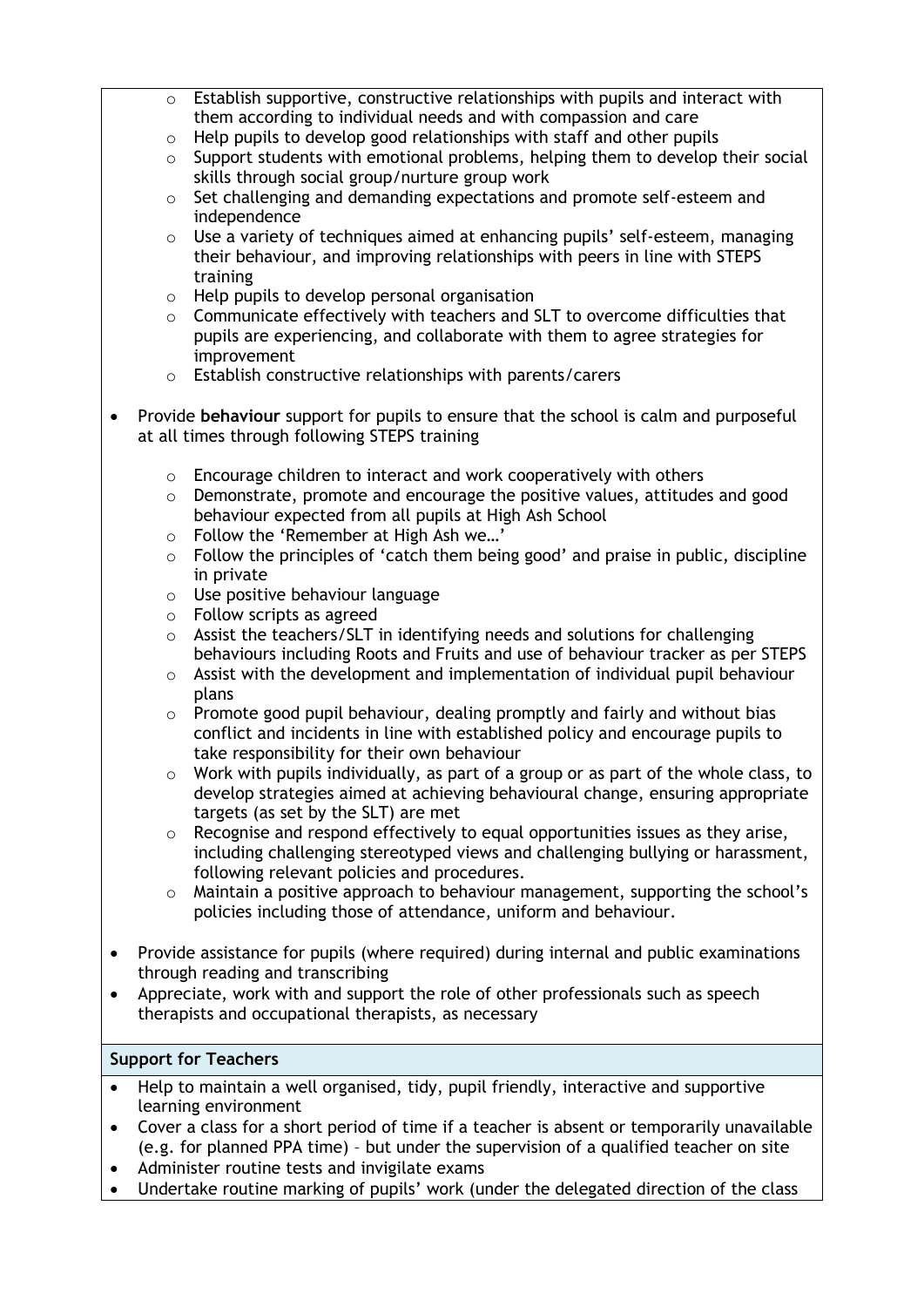teacher)

- Assist with offsite activities, accompanying teaching staff and pupils on visits, trips and out of school activities as required, and take responsibility for a group under the supervision of the teacher
- Assist the class teacher in liaising with parents about their child's needs, interests and progress, and encouraging the involvement of parents/carers in the education of their child(ren)

#### **Administrative Support**

- Assist class teachers and SENCo with maintaining student records:
	- o Maintaining a record of work undertaken with pupils (e.g. in school diaries)
	- o Contributing to pupil records, targets, plans and reviews
	- o Gathering evidence of performance
- Assist class teachers in organising the learning environment at a time agreed with the teacher including:
	- $\circ$  Ensuring that resources and equipment are available and appropriate to meet the needs of the individual pupils within the class/group
	- $\circ$  Undertaking the preparation of learning resources (e.g. photocopying, labelling books)
	- o Organising pupils' work (e.g. checking diaries)
	- o Maintaining a high standard of wall displays
	- $\circ$  Administering other tasks necessary to maintain a good learning environment
- Communicate effectively with parents, other agencies and professionals as required, and log all communication.
- Work with other professionals such as Speech Therapists and Occupational Therapists.
- Assist the school staff in the organisation of events such as sports day, productions etc.

#### **Medical Needs and Interventions**

- Administer first aid where required, reporting injuries to appropriate parties where applicable (e.g. informing parents of head bumps) and recording first aid given in medical record book
- Care appropriately for children taken ill whilst at school and to support Office staff in contacting parents where necessary.
- Undertake additional training when required to ensure the specific medical needs of pupils can be dealt with accordingly e.g. catheterisation procedures

#### **Break and Lunchtime supervision**

- Be responsible for the supervision of pupils during playtime and lunchtime cover, ensuring that pupils are behaving appropriately at all times
- To plan and lead organised playtime activities that engage pupils in constructive play
- Ensure that children are safe, happy and secure during breaktime and lunchtime, both in the dining hall and on the playground:
	- $\circ$  To praise children where their behaviour is good, kind and helpful
	- $\circ$  To closely observe the children to identify potential conflict before it occurs
	- $\circ$  To closely observe the children to anticipate and prevent accidents
	- $\circ$  To closely observe the children on the adventure play equipment to ensure that they play co-operatively and safely.

#### **School Policy and Procedures**

- Ensure safeguarding of children at all times, reporting concerns to the DSL in line with school policy and procedures and using the appropriate resources (e.g. MyConcern)
- Show safeguarding and due diligence in the running of Walking Bus and school bus system at start and end of day
- Maintain confidentiality at all times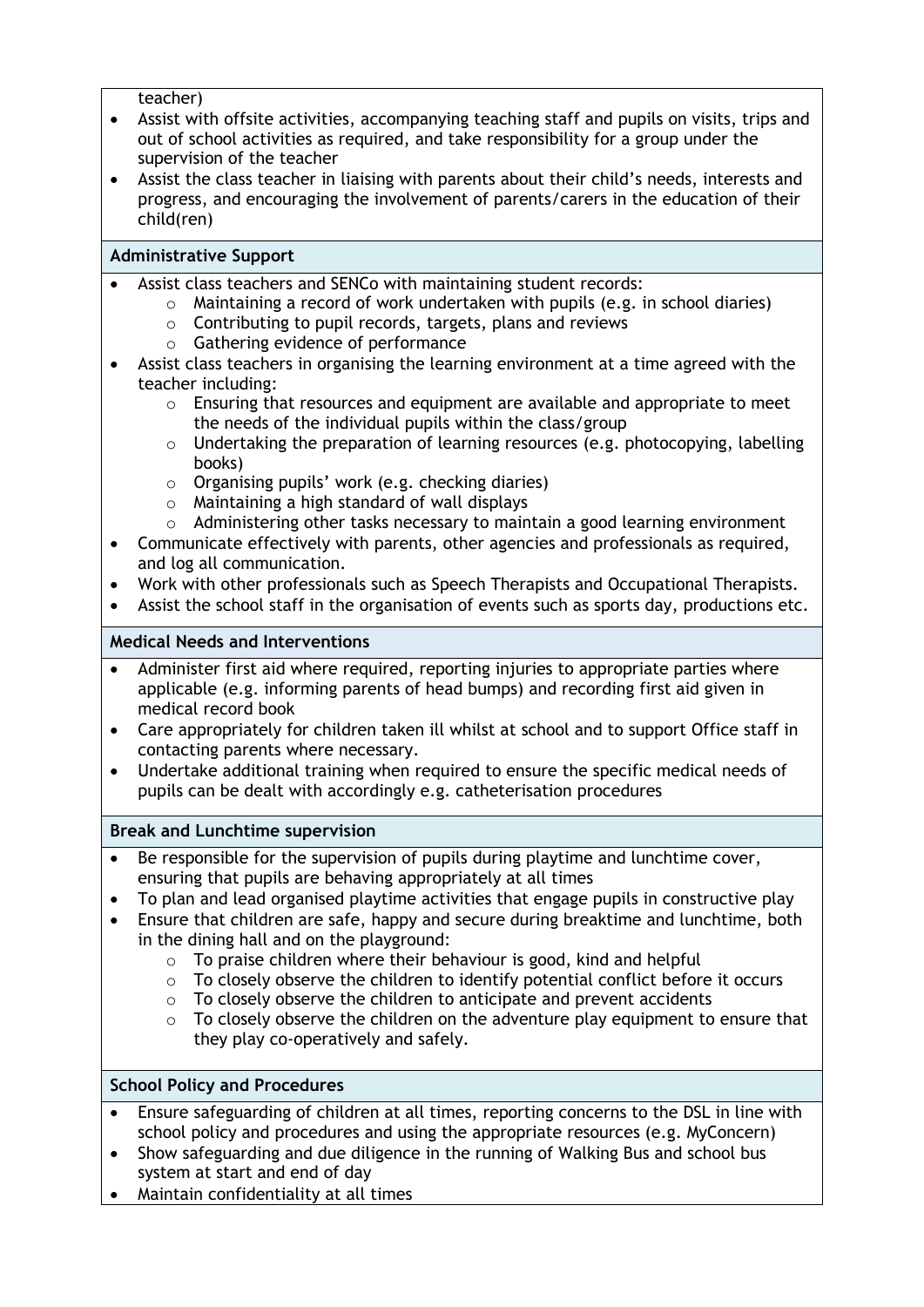- Maintain safe working practices in accordance with Buckinghamshire Council guidelines and policies
- Actively support the school's policies and procedures including (but not exclusive to) those relating to child protection, equality and diversity, inclusion and health, safeguarding and well-being, confidentiality and data protection, health and safety, security.
- Work as a team member, liaising as necessary with Headteacher, Deputy Head and SENCo, Assistant Head, classroom teachers and outside agencies
- Be aware of, and support, difference and ensure all pupils have equal access to opportunities to learn and develop
- Attend and participate in relevant meetings as required
- Contribute effectively to housekeeping and maintenance tasks on site/keeping communal areas (staffroom, ICT suite, Library etc.) clean and tidy

# **Standards and Expectations**

- Have high expectations for all pupils; respect their social, cultural, linguistic, religious and ethnic backgrounds and be committed to developing their ability to learn
- Act professionally at all times
- Support and contribute to the overall aims and ethos of the school
- Act as a positive role model, to promote teamwork and ensure effective working relationships
- Set a good example, especially in terms of punctuality and attendance.
- Be ready for work at the start time of contracted hours, working up to and including end of contracted hours
- Be courteous to colleagues, parents, governors and visitors to the school, providing a welcoming environment in line with the school's values
- Follow the school's behaviour policy, including to discipline in private, praise in public
- Promote the school and celebrate its success at every opportunity
- Adhere to the school's staff handbook and code of conduct policies.

# **Development and training**

- To be proactive in the continuation of your own learning, to improve the outcomes for pupils by participating in a range of professional development opportunities e.g. training and other learning activities
- Participate in team and staff meetings as required, including half termly CPD.
- Disseminate information from professional development activities undertaken, to assist colleagues in enhancing their own knowledge
- Actively engage in the annual Performance Management review process and participate in performance development as required
- Undertake additional training courses as required by the needs of the school e.g. First Aid or Step-Up training (to enable confident de-escalation and a positive handling framework for pupils).
- Attend/contribute to weekly LSA meetings as required to share ideas and/or queries
- Attend supervision sessions arranged by SLT following any major behaviour incident or safeguarding matter

There will be some instances where development and training opportunities will fall outside the 38 week pupil term. In these instances, suitable remuneration would be made.

#### **Safeguarding**

High Ash CE School is committed to safeguarding children and promoting the welfare of children. An enhanced DBS and qualifications check will be carried out upon appointment of the successful candidate.